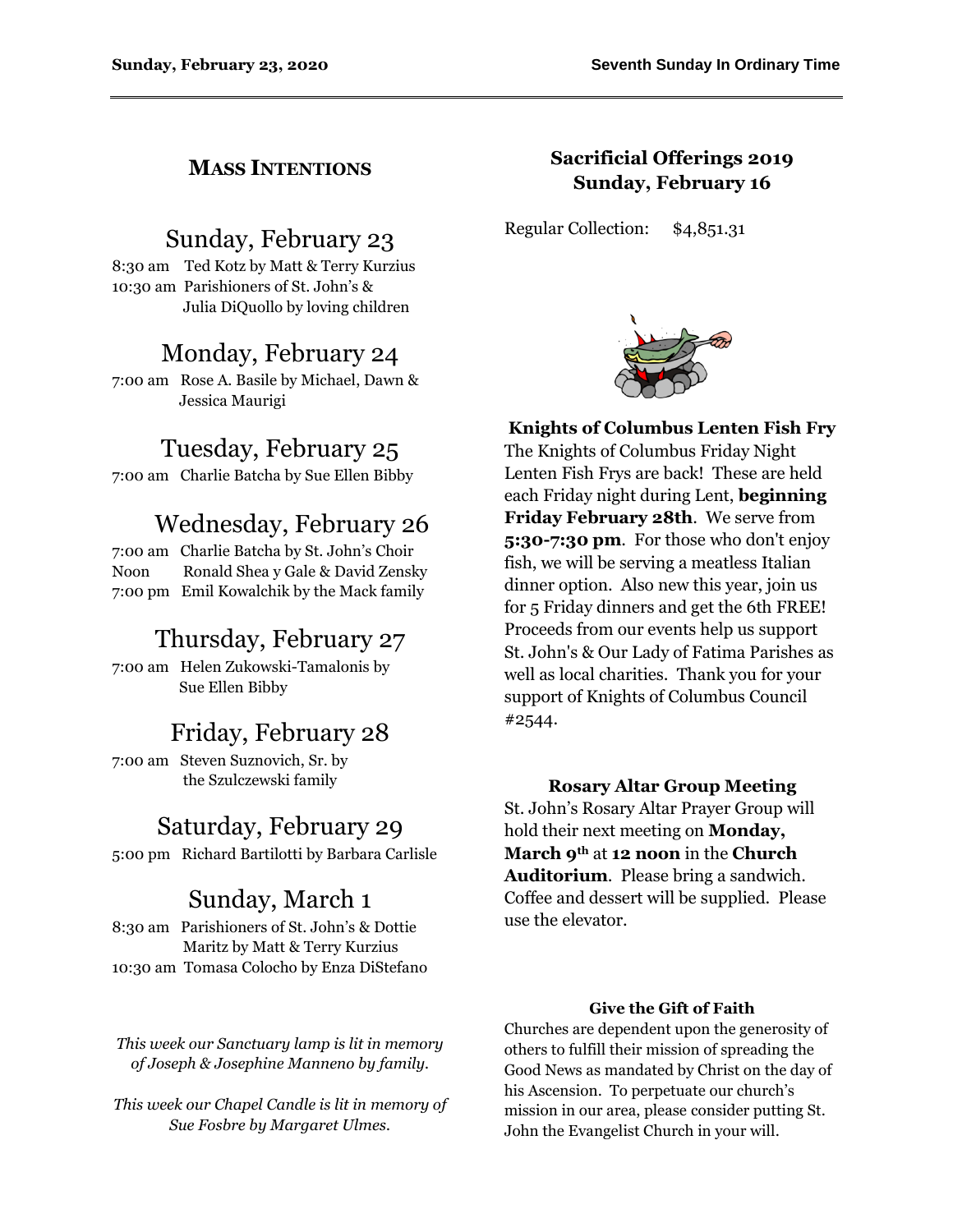## **Stewardship: A Way of Life**

*"But I say to you, love your enemies and pray for those who persecute you…"MATTHEW 5:44*

Love your enemies, easier said than done, no doubt. But, remember, the foundation of stewardship is prayer. When we are in close communication with God, it opens our heart and it turns our attention away from "me" and moves it towards God and others. It allows us to have a little more empathy for "our enemy". When we pray for others, even "our enemies", maybe it softens their hearts as well. We are thankful for the efforts of

Our Eucharistic Ministers

**Monthly Youth Mass** The next Youth Mass will be **Sunday, March 1 at 10:30 AM**. Any teen interested in serving or wanting to learn more please contact Patricia Hummel at [stjohnpcl@gmail.com.](mailto:stjohnpcl@gmail.com) Service opportunities include lector, greeters, ushers, choir members, and altar servers.

### **Youth Choir Practice**

Anyone interested in singing in the Youth Choir at the next Youth Mass on March 1st, please stay for a few minutes after the 10:30 Mass on **Sunday, February 23rd** for a brief practice.

for the **Military** 

**Prayers for Our Service Members** Please pray for the following parishioners who

are currently serving in the Military:

**U.S. Navy Reserve Lt. Michael Bartilotti U.S. Army Pvt. Luke Harshaney U.S. Army Pvt. Raymond C. Pizzigoni U.S. Coast Guard Lt. Ed Sella U.S. Army Staff Sgt. Paul Frabizzio U.S. Marine Mer. Cpl. Thomas Tyler Lizak U.S. Army Pfc. Sean Parente U.S. Marine Pvt. Dante Parente U.S. Army 2nd Lt. Casey Wenzel U.S. Army Spec. 4 Timothy Francisco U.S. Marine LCpl. Stephen Wright U.S. Marine Pvt. José Citron**

If there are any other military members you would like to be included in our prayers, please contact the Parish Office.

**Children's Liturgy of the Word** Children's Liturgy of the Word will be held during the 5:00 PM Mass on **Saturday 3/7 and 3/22** and every Sunday during the 10:30 AM Mass. Following the Opening Prayer at Masses, all children PreK to 4th grade are invited to join our catechists to hear the Liturgy of the Word proclaimed in a child friendly language.



## **Music Ministry**

St. John the Evangelist Music Ministry invites singers of all levels of experience to join the choir in preparation for our upcoming Easter Liturgies. Regular rehearsals are held in the church on **Tuesday evenings** from **7:30 to 9:00 pm**. Please enter the church using the elevator door on First Street.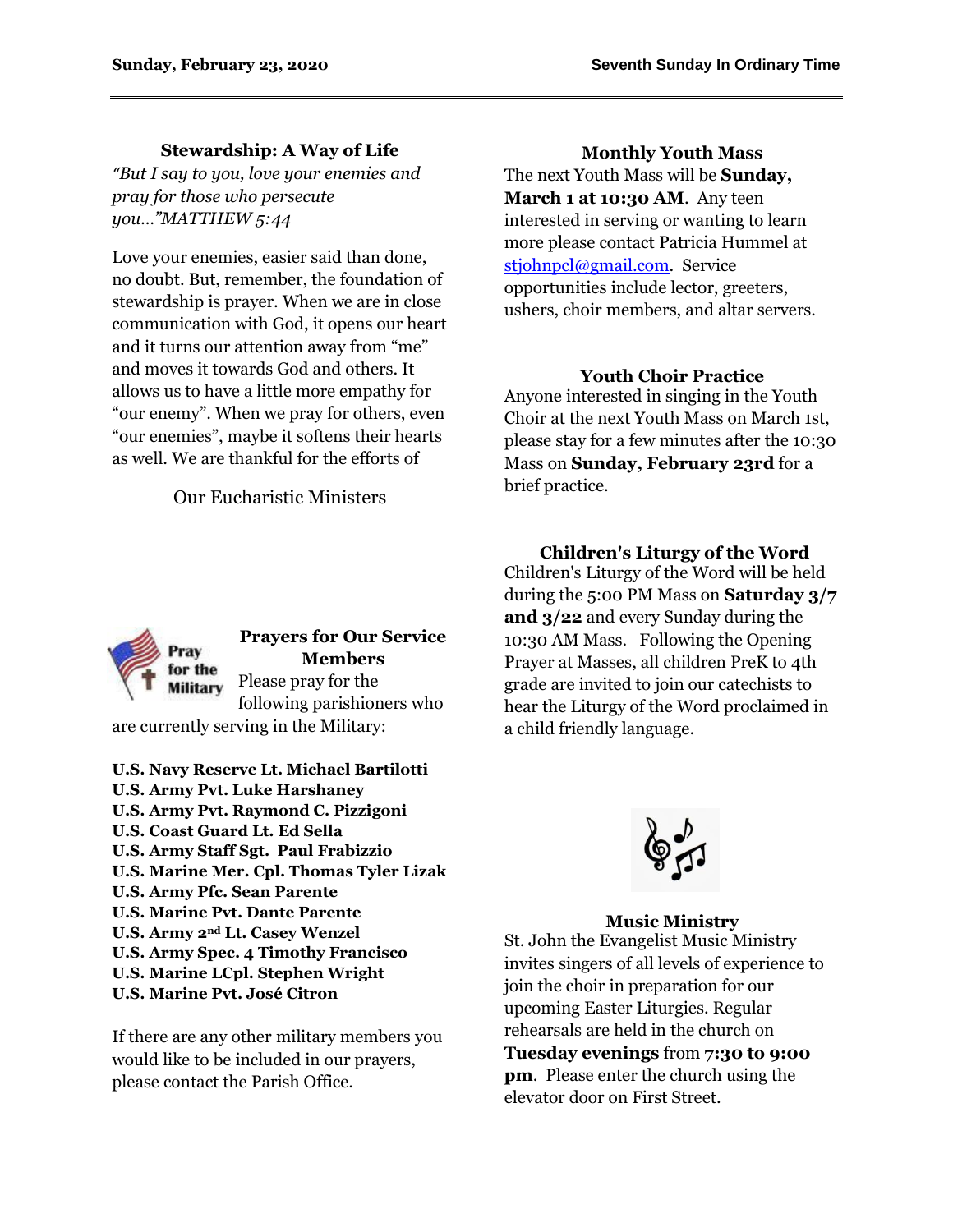### **Lenten Obligations**

- 1. The days of fast and abstinence are Ash Wednesday and Good Friday.
- 2. All other Fridays of Lent are days of abstinence.
- 3. The obligation of fast applies only to Catholics between the ages of 18 and 59. Fasting in the Catholic tradition means to limit oneself to one full meal and two smaller meals which together are not equal to a full meal, so as to experience hunger.
- 4. The obligation of abstinence applies to all Catholics who have reached the age of 14. Abstinence in the Catholic tradition means to abstain from meat.

## **Catholic School 2020-2021 Tuition Assistance - Online Application Process Open**

Families interested in applying for tuition assistance to attend an eligible Diocese of Metuchen elementary or high school may apply online now through FACTS Grant & Aid Assessment at

https://online.factsmgt.com/aid. Online applications must be completed (including all required documentation) by **no later than March 31, 2020.** Applications are available in English and Spanish. Families that need assistance completing the online application or need access to a computer to apply should contact their school.

## **2020 Bishop's Annual Appeal** *Stepping Forward in Faith: Grace in Action*

Please watch your mailbox for a letter from Bishop Checchio coming to you this week announcing the 2020 Bishop's Annual Appeal. The campaign will again be conducted during Lent and our parish can earn a rebate of 50% of the amount collected over goal.

Through your support of the Bishop's Annual Appeal you help those in our diocese whose needs are the greatest — the poor, the homeless, and those struggling with illness or grief. Among other needed pastoral ministries, your gift also supports the formation of seminarians and enhances the work of campus ministry through the Catholic Center at Rutgers University. The many pastoral, educational and charitable ministries of the Diocese of Metuchen would not be possible without a generous contribution from every household. Please be as generous as your means allow.

**Adult Enrichment Classes – Matthew's Sermon on the Mount** The Diocesan Office of Adult Faith Formation will be offering a four-week course, which will meet each **Wednesday beginning March 11, 2020** at the **St. John Neumann Pastoral Center** from **10 to 11:15 a.m**. The classes will explore and examine Chapters 5-7 of Matthew's gospel in which the Beatitudes are couched. Through the use of PowerPoint slides, Q & A and the "New American Bible," students will have a better grasp of what God is communicating through the pen of the second evangelist. This Adult Enrichment class is free of charge and open to anyone who is interested. Registration is required. To register please visit

<https://diometuchen.org/faith-formation> For additional information, please contact Angela Marshall at [amarshall@diometuchen.org](mailto:amarshall@diometuchen.org) or call (732) 562-1543.